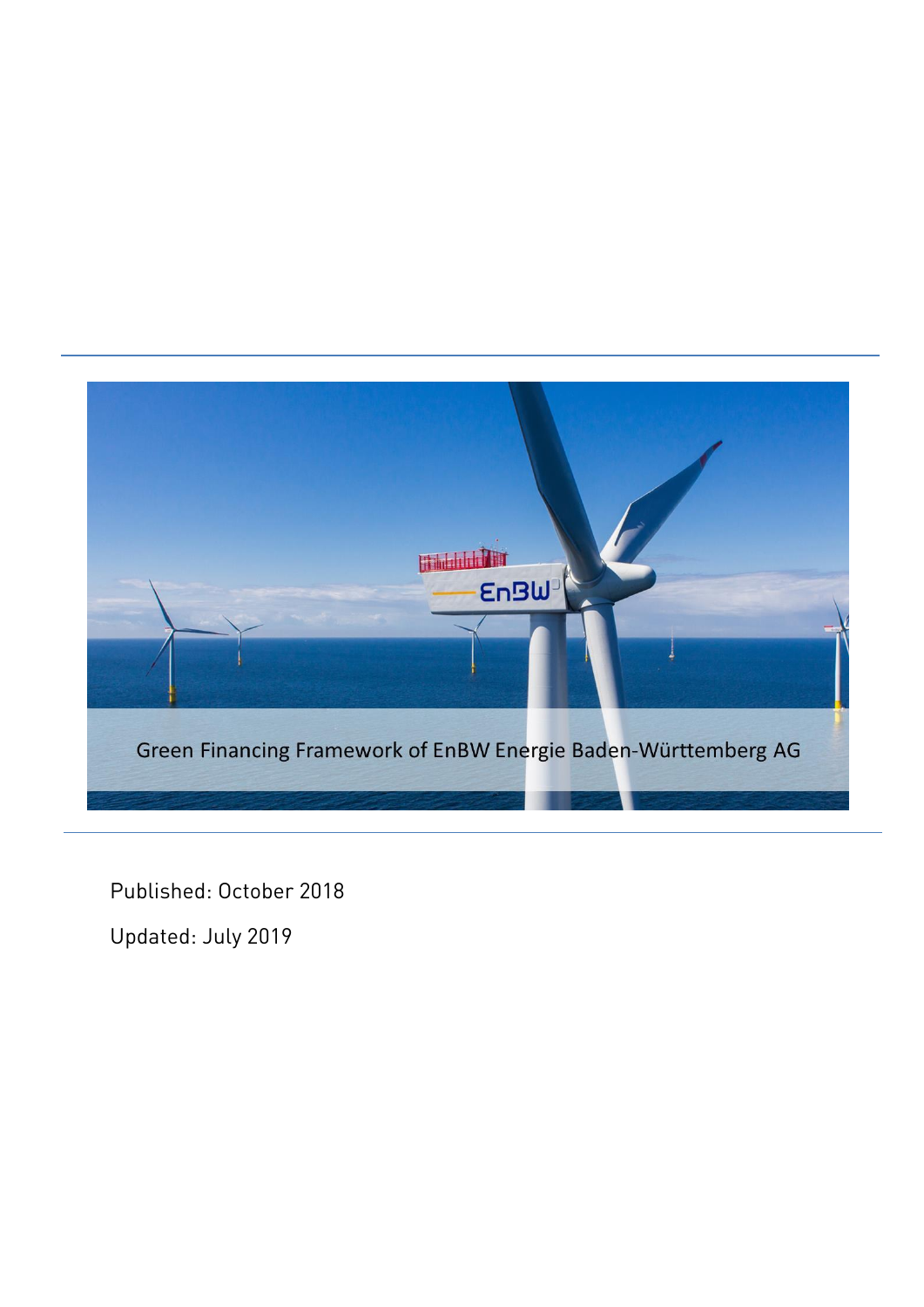#### **EnBW**

# Index

| 1.1           |  |
|---------------|--|
|               |  |
|               |  |
| 2.1           |  |
| $2.2^{\circ}$ |  |
| 2.3           |  |
| 2.4           |  |
| 2.5           |  |

The Green Financing Framework will be updated regularly. All substantial changes will be documented below:

| Date of Change   | Section | Amendment                                                  |
|------------------|---------|------------------------------------------------------------|
| <b>July 2019</b> | 1.1     | Integration of subsection D) "EnBW's support of the        |
|                  |         | United Nation's Sustainable Development Goals".            |
| <b>July 2019</b> | 2.1     | In line with market standards and the recommenda-          |
|                  |         | tions of the EU Green Bond Standard, the look-back pe-     |
|                  |         | riod of use of proceeds used for refinancing purposes      |
|                  |         | has been adjusted from "24 months" to "36 months"          |
|                  |         | (before the issuance date of the respective instrument).   |
|                  |         | Disbursements to be financed include operating ex-         |
|                  |         | penditures (Opex), capital expenditures (Capex), ex-       |
|                  |         | penditures related to research and development as          |
|                  |         | well as expenditures for acquisitions of eligible projects |
|                  |         | or assets.                                                 |
| <b>July 2019</b> | 2.4     | Commitment to publish a separate EnBW Green Bond           |
|                  |         | Impact Report next to EnBW's regular Integrated An-        |
|                  |         | nual Report added.                                         |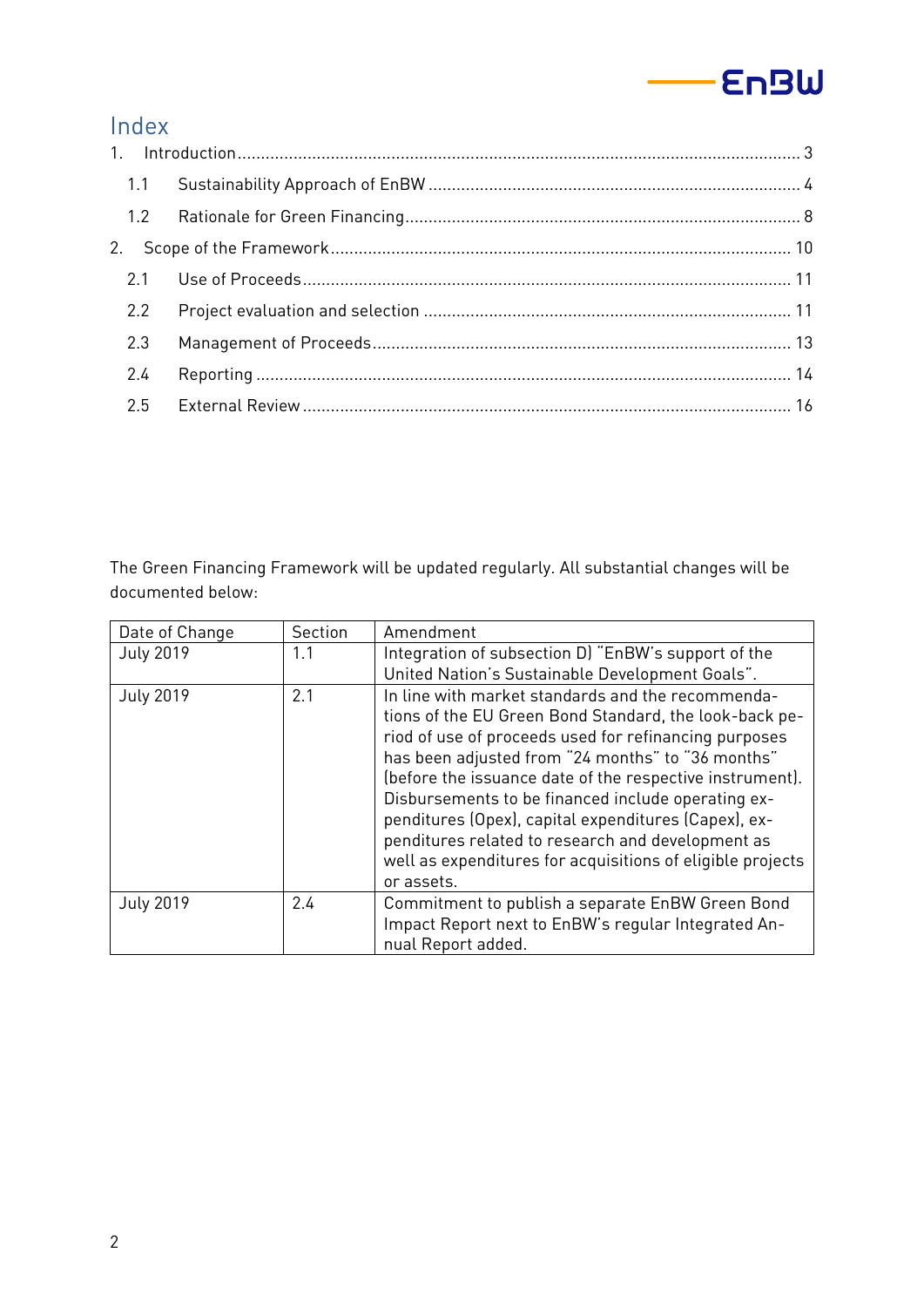

# <span id="page-2-0"></span>1. Introduction

The EnBW Group is a German utility with its registered office in Karlsruhe. With revenues of around EUR 21bn (FY2018) and almost 22,000 employees, it is among the largest utility companies in Germany. As an integrated power and gas company, EnBW operates along the entire energy industry value chain in four segments: Sales, Grids, Renewable Energies, and Generation and Trading. Since 2013 EnBW has been following its 2020 Strategy with the majority of its investments focusing on the two segments renewable energies and grids. EnBW's activities in the area of power generation from renewable energy sources – where the company utilises the natural resources of water, wind and sun – are combined under the Renewable Energies segment. EnBW is expanding renewable energies, above all in the areas of onshore and offshore wind energy, and broadening its activities along the value chain. The Grids segment encompasses the transmission $^1$  and distribution of electricity and gas, the provision of grid-related services, e.g. the operation of grids for third parties, and the supply of water. The sales segment focuses on intelligent solutions for customers including smart city, energy efficiency and e-mobility solutions. The Generation and Trading segment encompasses all conventional generation activities of the EnBW group however it loses its economic importance going forward.

EnBW is to a large extent owned by NECKARPRI-Beteiligungsgesellschaft mbH, a 100% subsidiary of the federal state of Baden-Württemberg, and OEW Energie-Beteiligungs GmbH, a group of municipalities in Baden-Württemberg, with each holding a 46.75% stake. This stable shareholding structure is unique in Germany's utilities landscape. EnBW is in the position to demonstrate the transformation from a former nuclear and conventional power generator to a provider of renewable energies while maintaining security of supply. The green party-led state of Baden-Württemberg, which plays a leading role in making the Energiewende (energy transition) happen in Germany, is supporting EnBW's strategy.

EnBW intends to invest €14.1 billion in total by 2020 (based on the reference year of 2012). In this context, the focus will be on expanding renewable energies on an industrial scale. Moreover, the Group will also concentrate on the expansion of its transmission grid and on upgrading its distribution grid to so-called smart grids.

<sup>-</sup> $1$  The transmission grid in Baden-Württemberg is owned and operated by TransnetBW, a 100% subsidiary of EnBW. It is run under an ITO (independent transmission grid operator)-license, whereas EnBW is the first source of financing for TransnetBW. The operator of the transmission grid is currently involved in important projects of the Energiewende in Germany with two DC expansion lines ("Ultranet" and "SuedLink").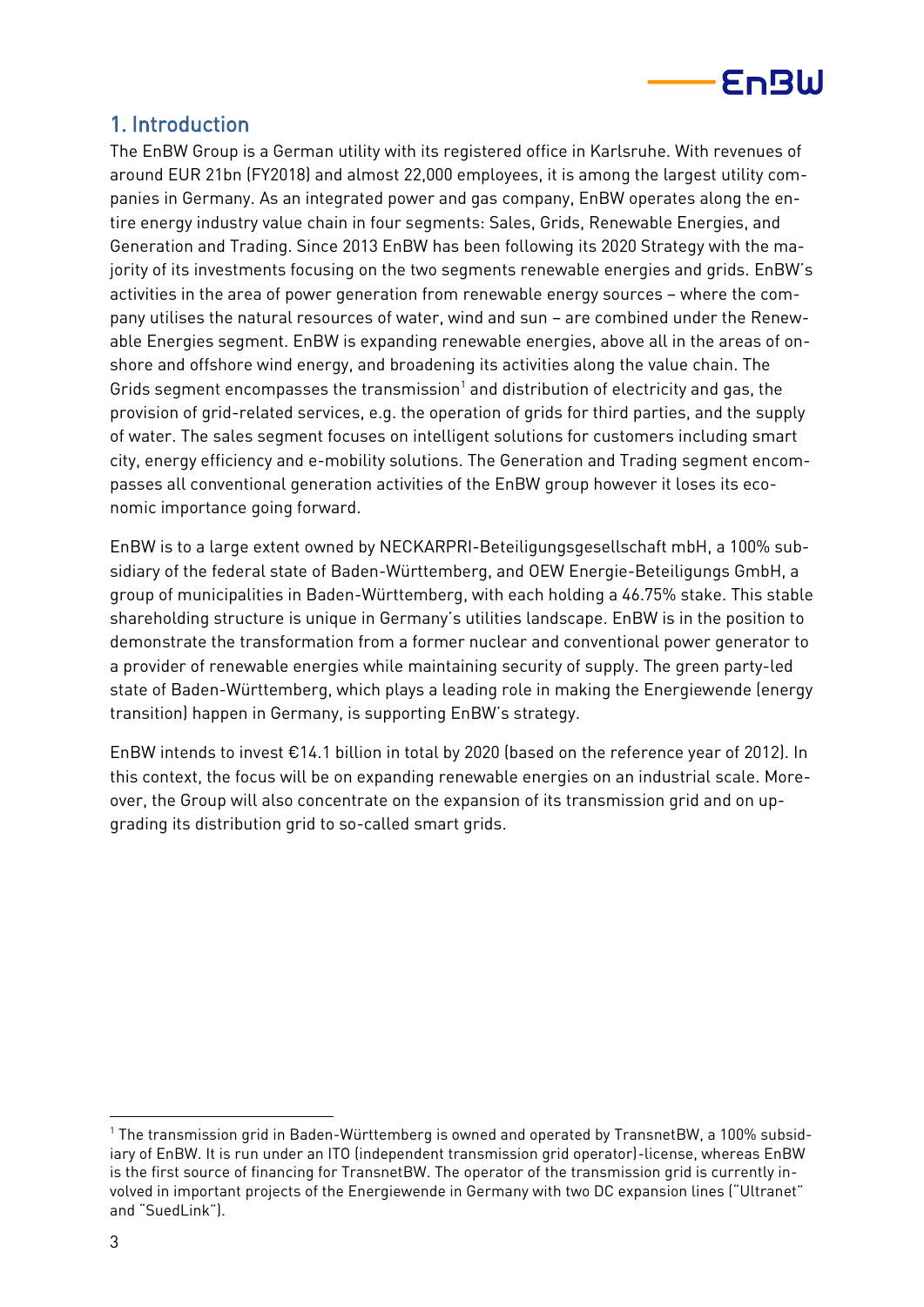



#### Exhibit 1: Adjusted EBITDA development by segment

Compared to 2012, EnBW will increase its adjusted EBITDA from Renewable Energies by about 250% to €0.7bn in 2020. At the same time adjusted EBITDA contribution of the grid activities will rise by about 25% to €1.0bn.

EnBW contributes to climate protection by reducing the CO2 intensity of its electricity generation (excluding nuclear power) by 15 to 20% by 2020 compared to 606 g / kWh in the reference year 2015. In order to achieve this target EnBW aims to double its share of generation capacity from renewable energies compared to 2012.

### <span id="page-3-0"></span>1.1 Sustainability Approach of EnBW

### A) EnBW's understanding of sustainability

Sustainability is an integral component of EnBW's strategy. By sustainability EnBW means the creation of economic, as well as ecological and social added value for EnBW´s stakeholders (including customers, shareholders, employees, partners and society as a whole) today and in the future. It is EnBW's declared goal to make all business activities sustainable and shape them responsibly.



Exhibit 2: Understanding sustainability at EnBW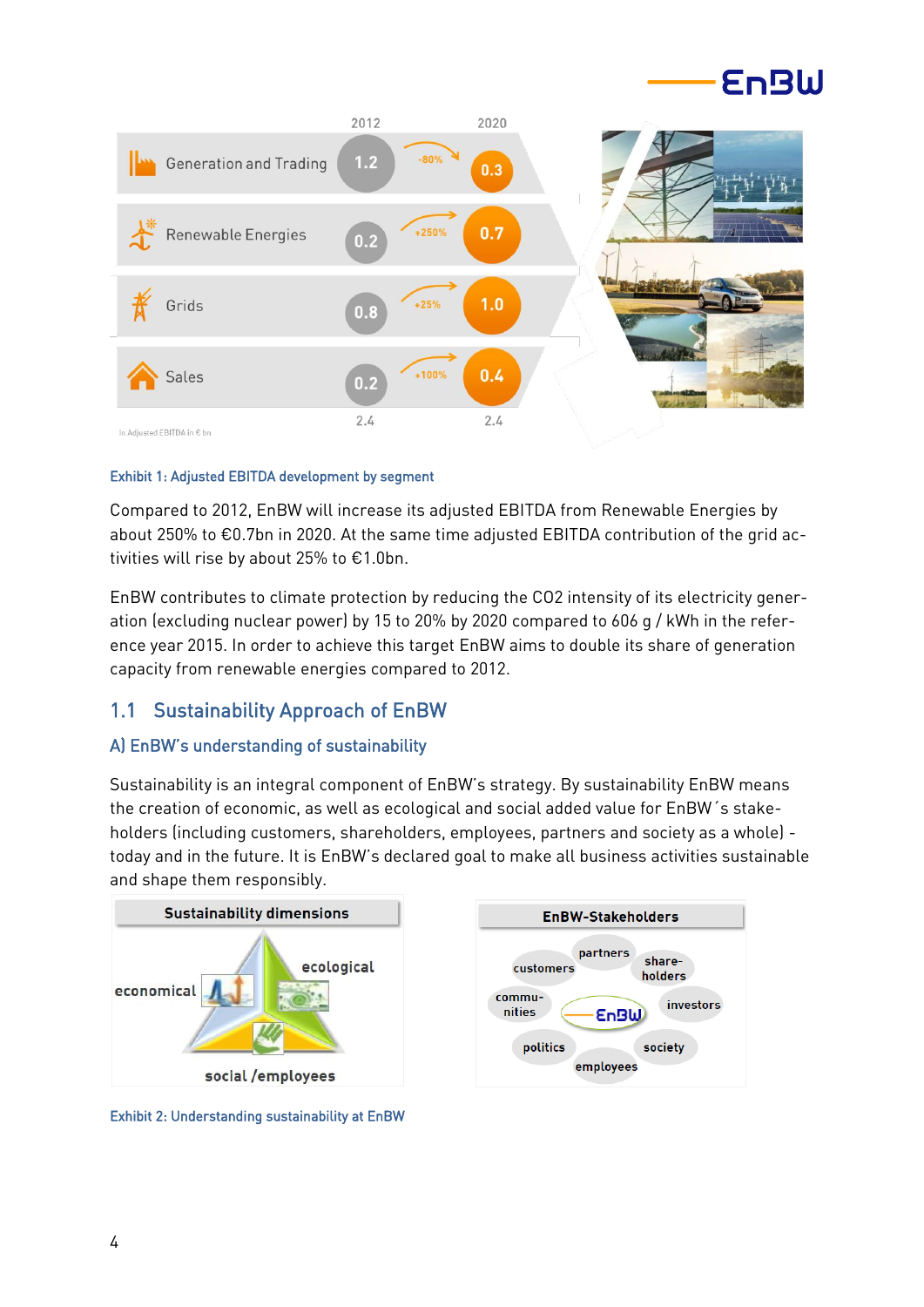

Sustainability aspects are coordinated by the Sustainability Unit, which is located in the strategy division. It serves all of EnBW's functional and business units as a single point of contact and acts as impulse generator and sparring partner for all sustainability issues in the EnBW Group.

EnBW's sustainability approach defines specific areas of action (goal dimensions) as well as related KPI, for example in the fields of reputation, customer proximity, supply reliability, employee commitment, occupational safety, expand renewable energies and climate protection. It takes into account external demands for sustainable corporate activities, as well as integrating aspects of sustainability into the operating business along the entire value chain from responsible sourcing of raw materials, over regular surveys on employee satisfaction and the development of suggestions to ideas and advice on how to work on issues of energy efficiency.



#### Exhibit 3: Goal dimensions for sustainability

The strategic orientation of the company towards sustainability will be guaranteed through strong links with the corporate strategy and the core business. An intensive cooperation and exchange process between the sustainability department and all business units has been established at the managerial as well as at the operational level.

#### B) EnBW's strategic view of a low-carbon economy and climate protection

1) For EnBW, the development towards a climate-friendly economy is an essential planning framework because we believe that this development will represent a significant and irreversible trend in the coming decades. As early as 2013, EnBW unreservedly committed itself to the "energy transition" and based its strategy for 2020 on it. We have also further spelled out these goals for the following years, especially in our 2025 strategy. The long-term strategy of the company is thus fully in line with the Paris Agreement and the goals of the EU and the German government. Consequently, EnBW supports the achievement of international and national climate protection targets.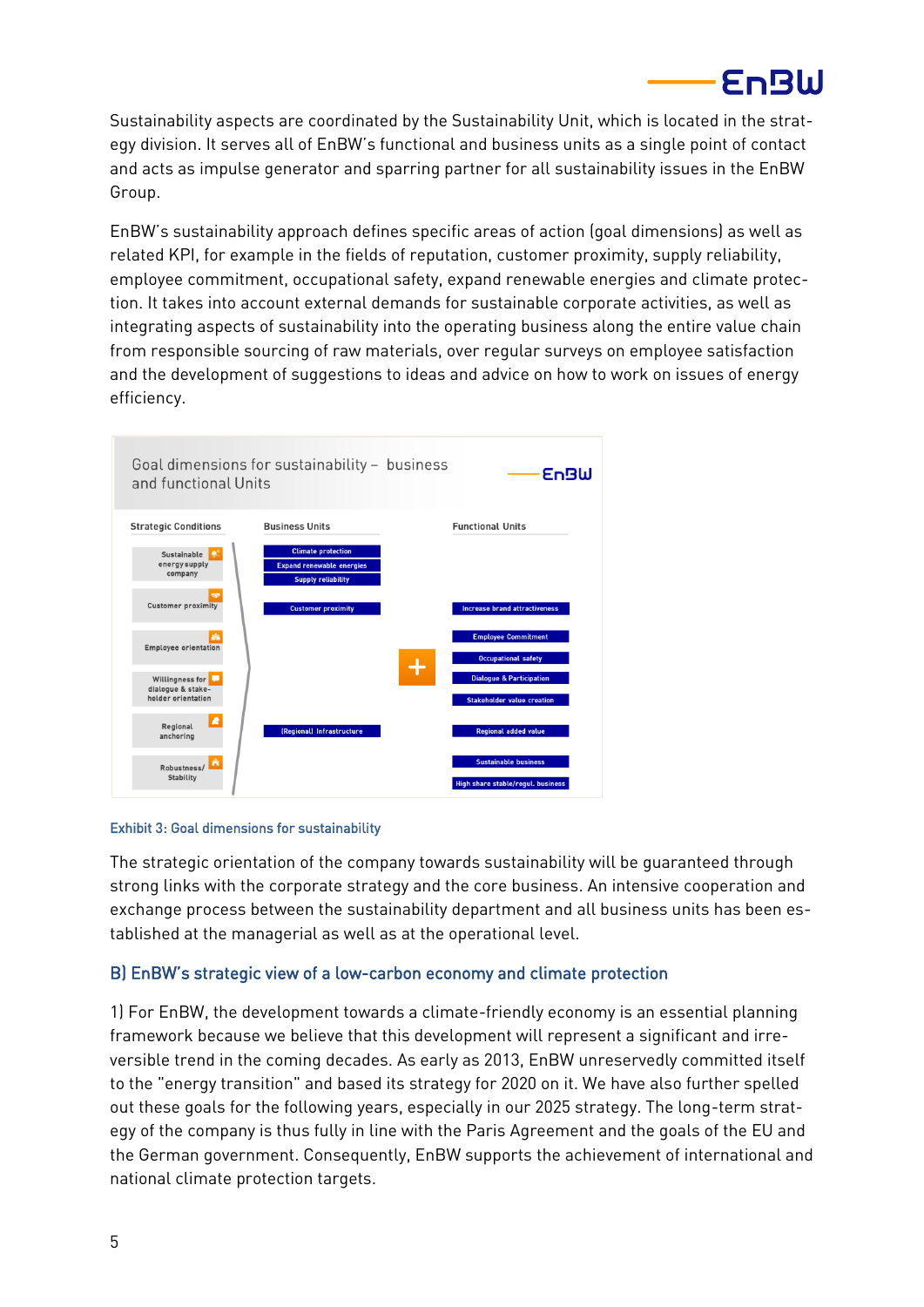

As a group, we are striving strategically for the greatest possible CO2-free power generation and also want to build up the infrastructure required for this, so that we can participate in the development of a climate-friendly energy supply in its entire range. Our investments in climate-friendly segments are congruent with the main growth areas of the energy industry in the coming decades. These fields include renewable energies, replacing climate-damaging fuels with more climate-friendly ones, innovative transport and distribution network infrastructure, energy efficiency and others. We are also intensifying our activities in the coupling of sectors, so that renewable energies can increasingly be used in the areas of heat and mobility.

2) EnBW's strategic goals are derived from national and international climate protection targets, which represent a key planning premise for us. For example, we have incorporated the provisions of the Paris Agreement and the objectives of the EU and the German government derived from it into our long-term forecasts. One of the scenarios we use here is based on the implementation of extremely ambitious climate protection targets. The model results derived from the scenarios form the basis for our investment decisions.

Our investments in climate-friendly energy supply are significant. We plan to expand our onshore and offshore wind portfolio to over 3.5 GW by 2025, making EnBW one of the largest wind energy investors in Germany. In addition, we intend to expand our international commitment in the field of renewable energies in the coming years.

Experience shows that climate-friendly energy supply is infrastructure-intensive. With its transport and distribution networks, EnBW is one of Germany's most important infrastructure operators. Consequently, we are also planning massive investments in our grid in order to ensure long-term supply security and efficient energy supply even with a high penetration of renewables. Our transport network subsidiary, TransnetBW, for example, is currently involved in the construction of two North-South connections using extra-high voltage direct current (HVDC) technology.

We are constantly reviewing our strategic orientation, thereby using climate impacts as a major criterion. The inclusion of the key indicator 'CO2 intensity' reflects the great importance of climate protection as an economic and social goal of EnBW. The key indicator CO2 intensity is calculated on the basis of the Group's greenhouse gas emissions - once with, once without the inclusion of nuclear energy. The latter is done to make the influence of nuclear energy visible, which, however, will no longer be in the portfolio after 2022. Our goal is to reduce CO2 intensity of our own generation of electricity (excluding nuclear power) by 15 to 20 percent by 2020 compared to 606 g/kWh in 2015.

3) We expect stable conditions for further reduction of greenhouse gases, whereby we expect market signals to become increasingly important. In this context, EnBW advocates the introduction of a price floor for CO2 of 25 EUR/t in 2020 and 30 EUR/t in 2025. A price floor will reduce the risk of market-oriented investments in renewables and will help to achieve the expansion targets even in a market-oriented environment. In addition, a market signal is being created for the reduced use of emission-intensive power plants. At the same time, we call for a restructuring and simplification of the complex German system of state burdens on electricity (taxes, levies, surcharges) with the aim of creating climate-friendly incentives for consumers. In particular, we support the at least partial abolition of the German electricity tax,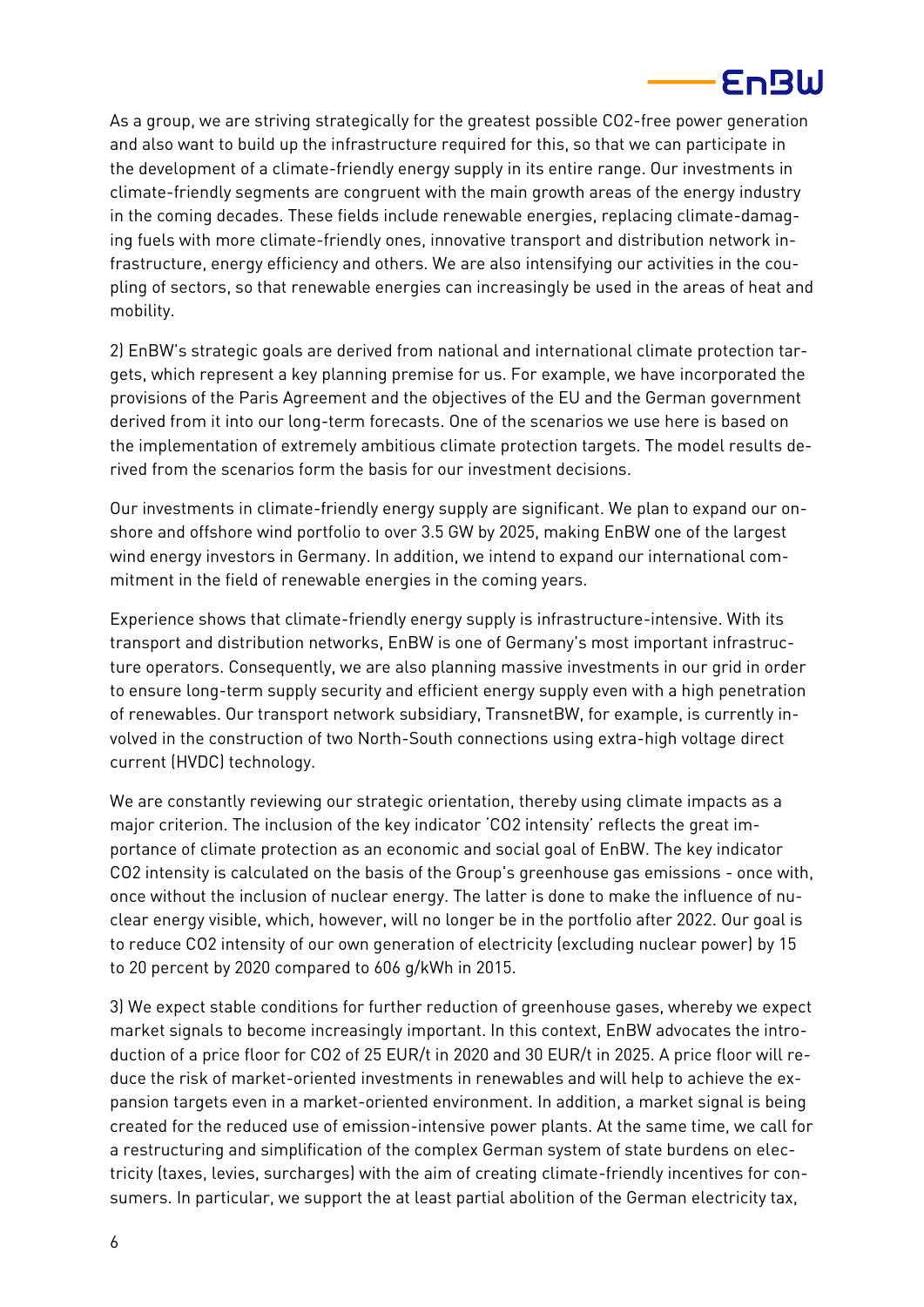

which has no climate-related incentive effect. We are convinced that it can be replaced by a broad pricing of greenhouse gases across sectors.

4) EnBW emphasizes its climate policy positions not only through numerous bilateral stakeholder consultations, but also by supporting various national and international sustainability initiatives. EnBW joined the UN Global Compact in 2010 and is one of the founding members of econsense (Forum for Sustainable Development of German Business) as well as of the sustainable WIN-initiative in the federal state of Baden Württemberg.

### C) EnBW's integrated annual reporting and sustainability ratings

EnBW not only reports sustainability information according to the Global Reporting Initiative (GRI) standard, but is also an active supporter of integrated reporting and the International Integrated Reporting Council (IIRC). EnBW participates in the ongoing development of integrated reporting in bodies such as the IIRC Business Network and IIRC Framework Panel, where the Chief Financial Officer of EnBW, Thomas Kusterer, represents EnBW as a member of the IIRC.

Moreover, EnBW is represented on the international Task Force on Climate-related Financial Disclosures (TCFD), appointed by the G20, through its CFO.

Each year, EnBW publishes an Integrated Annual Report with financial and non-financial information as well as an Investor Factbook. These publications include EnBW's key indicators and goals in the area of sustainability. The key indicators stretch over 5 dimensions - finance, strategy, customers and society, employees and the environment. These performance indicators measure the degree to which objectives have been achieved and thus form important indicators for the management of the company:

EnBW strives to continuously improve its ratings and assessments by leading agencies in the area of sustainability. In 2018, EnBW was able to solidify its leading position in terms of important sustainability ratings for the energy sector:<sup>2</sup>

- In the ISS-oekom rating, EnBW has maintained its good rating of B- (on a twelvepoint rating scale from D- to A+). It thus achieved "Prime Status" and belongs to the leading group of utility companies evaluated by ISS-oekom (ranked  $3<sup>rd</sup>$  out of 39 companies, as at October 2018).
- In the Sustainalytics rating, EnBW received a rating of 73 on a scale from 0 to 100. EnBW was thus classified as an "Outperformer" and holds a leading position in comparison to other companies in the utilities sector.
- In the Carbon Disclosure Project (CDP) climate protection rating, EnBW received the rating B/Management for its climate reporting in 2018, after the CDP had once again made the requirements more stringent. This rating means that EnBW continues to hold a leading position in the energy sector within the German speaking DACH region.

-

<sup>2</sup> See Integrated Annual Report 2018 of EnBW.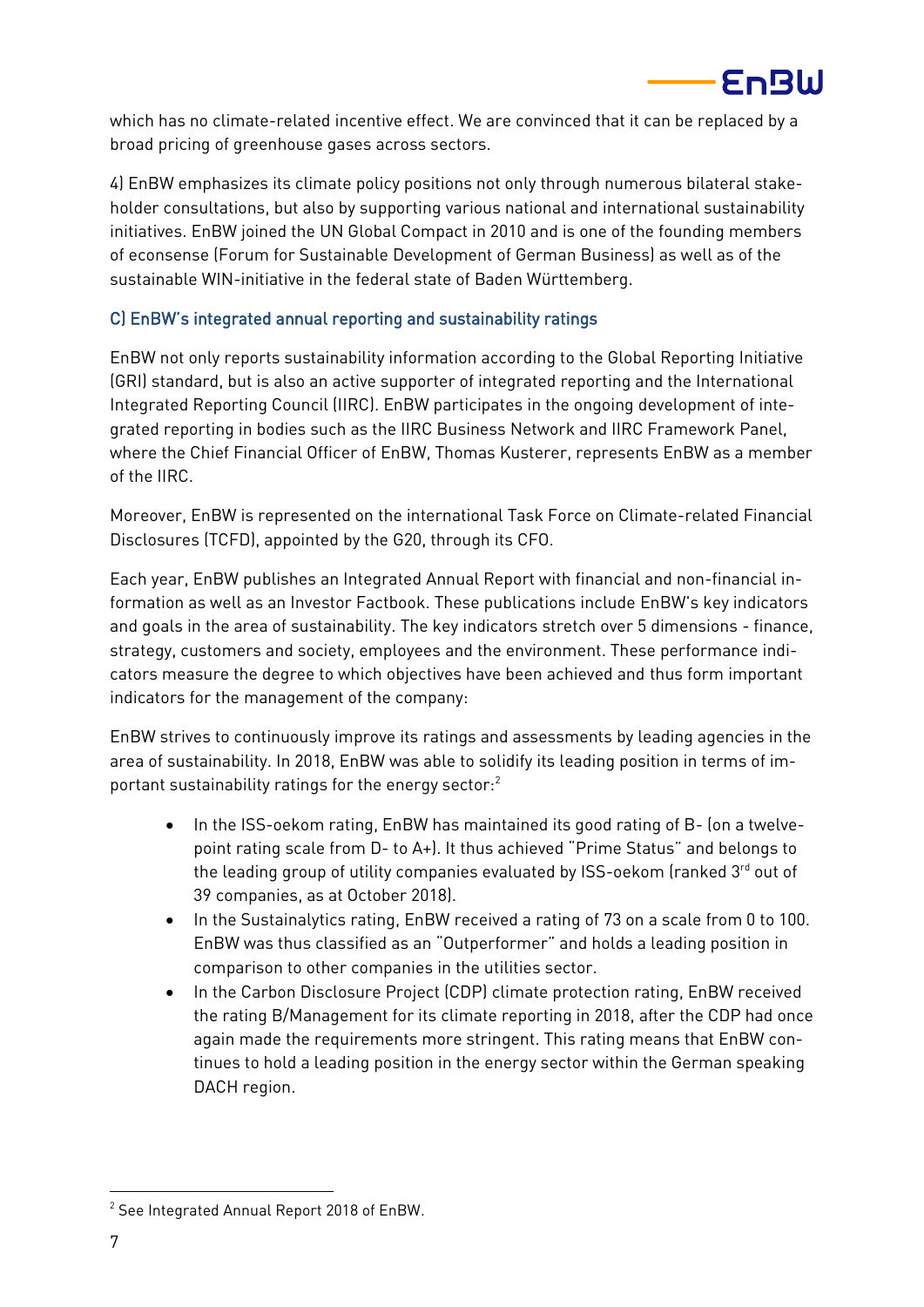# **EnBW**

### D) EnBW's support of the United Nation's Sustainable Development Goals

EnBW supports the goals of the United Nations for Sustainable Development [\(Sustainable](https://www.un.org/sustainabledevelopment/sustainable-development-goals/)  [Development Goals,](https://www.un.org/sustainabledevelopment/sustainable-development-goals/) in short: SDGs), which was decided on in September 2015 by the international community together with "Agenda 2030 for Sustainable Development". With the entry into force of the SDGs in January 2016, state and non-state actors worldwide are called upon to contribute and document their contribution to selected goals.

With our business activities and projects, we strive to make significant contributions to the following four SDGs, in particular:

- Goal 7: Ensure access to affordable, reliable, sustainable and modern energy for all. EnBW Contribution: We are continuously expanding our renewable energy sources. At the same time, we are consistently researching, in order to make our electricity generation even more efficient and environmentally friendly.
- Goal 9: Build resilient infrastructure, promote sustainable industrialization and support innovation. EnBW Contribution: We make infrastructure efficient and operate it safely and reliably. To this end, innovative and climate-friendly infrastructure solutions are developed and distributed.
- Goal 11: Make cities and human settlements inclusive, safe, resilient and sustainable. EnBW Contribution: We support cities and towns in their efforts to achieve sustainable development. Through innovative IT solutions, the expansion of renewable energies and the design of sustainable infrastructure solutions, we contribute to the longterm attractiveness of cities and municipalities.
- Goal 13: Take immediate action to combat climate change and its effects. EnBW Contribution: We support global efforts to protect the climate. That is why we have aligned our corporate strategy with the energy revolution (Strategy 2020).

### <span id="page-7-0"></span>1.2 Rationale for Green Financing

Since EnBW started its transformation in 2013, the company has been repositioning its business profile from a traditional utility with the majority of earnings coming from conventional power generation towards a company where the organization as a whole, strategically as well as operationally, is working towards becoming a renewable energies generator and infrastructure provider. EnBW's grid operators for transmission and distribution grids connect renewable energy capacities to the grid as well as optimise the grid towards the needs of sustainable generation and e-mobility. The company develops, builds and operates both onand offshore wind farms with a pipeline for future projects. Additionally, EnBW focuses on customer products in connection with sustainable transportation solutions, energy savings and smart cities.

EnBW has identified major trends for its strategy going forward. These include the global decarbonisation that drives:

- political and regulatory frameworks in Germany and Europe
- renewable energies and intelligent networks remaining key focus areas of decentralized energy systems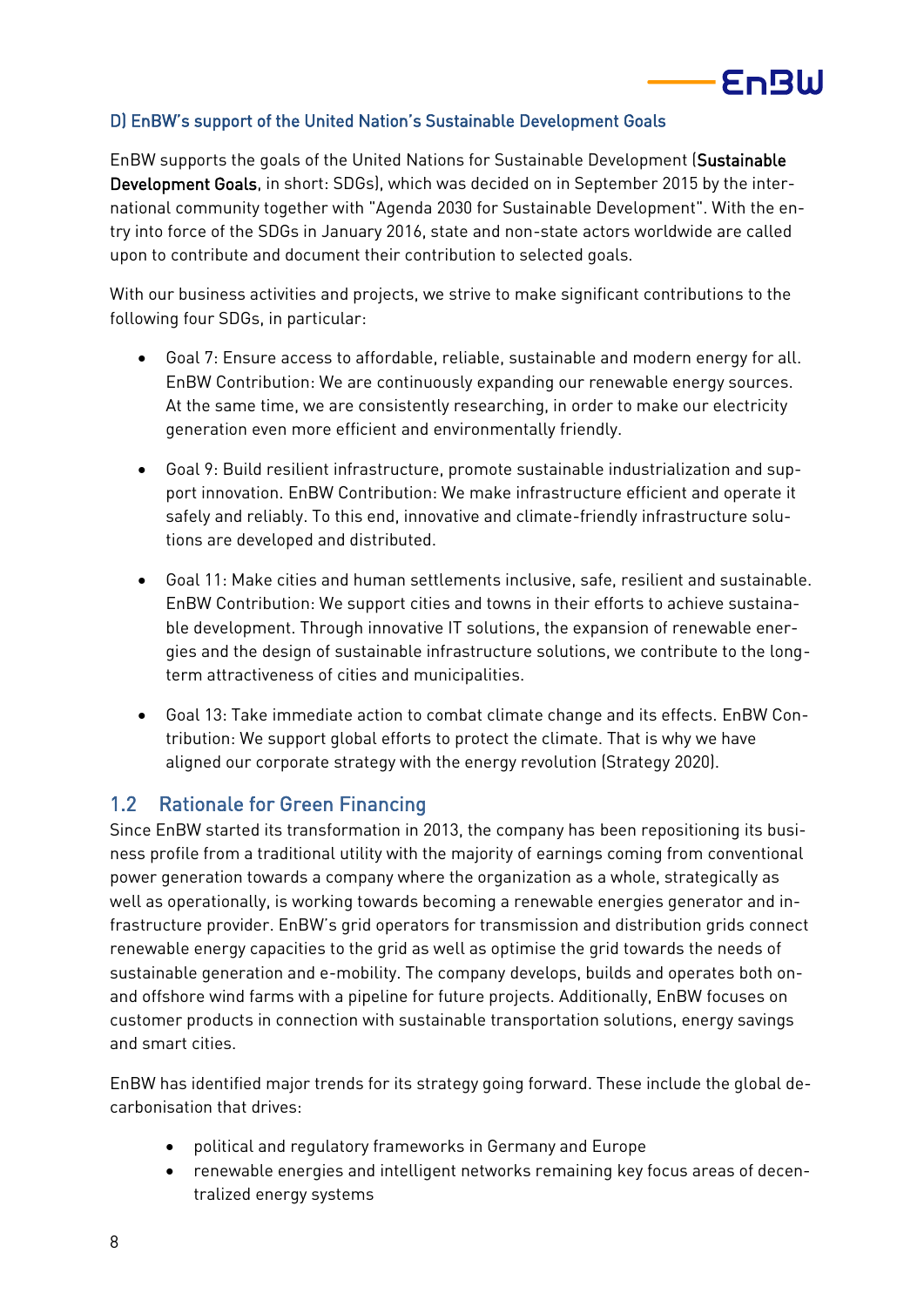

• ongoing convergence of energy and infrastructure (e.g. e-mobility).

EnBW is transforming itself into a sustainable and innovative infrastructure partner with a focus on three central investment areas:

- Sustainable Generation Infrastructure: expansion of low carbon electricity generation, decarbonisation activities in relation to coal-based generation and phasing out of nuclear energy.
- System Critical Infrastructure: expansion and operation of transmission grids and upgrading of distribution grids as well as grid-related services.
- Smart Infrastructure for customers: development of new, digital business models, launching them onto the market and scaling them up.

With its Green Financing Framework, EnBW intends to not only work towards sustainability on the asset side, but also on the liabilities side of the balance sheet. EnBW believes that bringing together sustainable financing and sustainable investment projects will be beneficial to all stakeholders.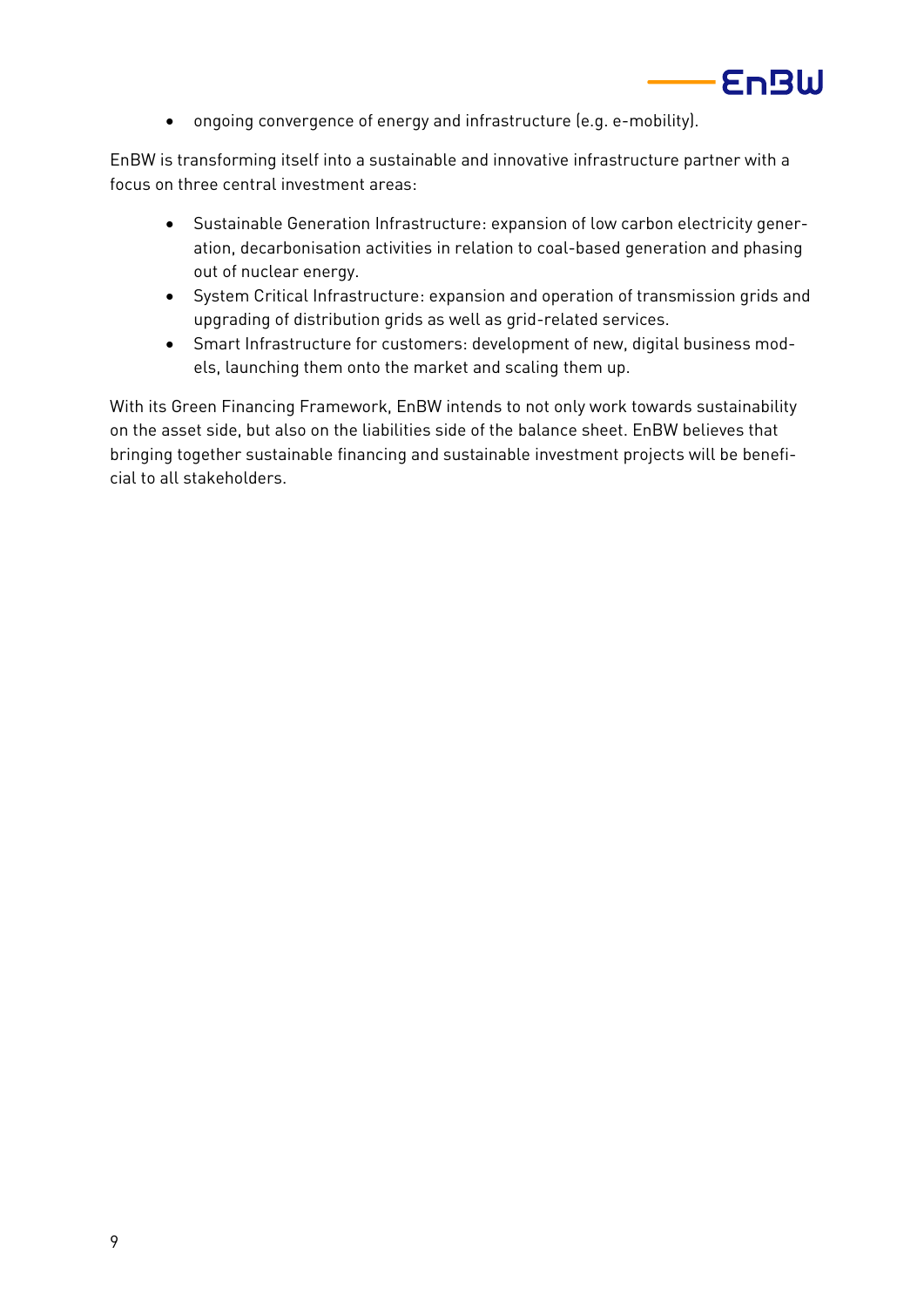

# <span id="page-9-0"></span>2. Scope of the Framework

The purpose of this framework is to define how Green Financing Instruments are set up within EnBW Group as of the date of publication.

This framework is valid for all Green Financing Instruments of EnBW Group, including green bonds, green loans, green project finance and any other financial instrument to which eligible assets or projects are allocated.

This framework is based on the existing international standards:

- The Green Bond Principles as published by the International Capital Market Association (ICMA) in June 2018
- The Green Loan Principles published by the Loan Market Association (LMA) in March 2018

The Principles are voluntary process guidelines that recommend transparency and disclosure and promote integrity in the development of the Green Bond and Green Loan market by clarifying the approach for Green Financing.

Future changes in the Green Financing standards may be implemented in future updated versions of this Green Financing Framework.

The EnBW Group owns a number of operating subsidiaries that hold assets in whole or part of their own. These subsidiaries can have minority shareholders and their own indebtedness. During the lifetime of assets in both, subsidiaries and the Group, transfer of ownership or changes in the capital structure may occur. Any future updated version of this framework that may exist will either maintain or improve the current levels of transparency and reporting.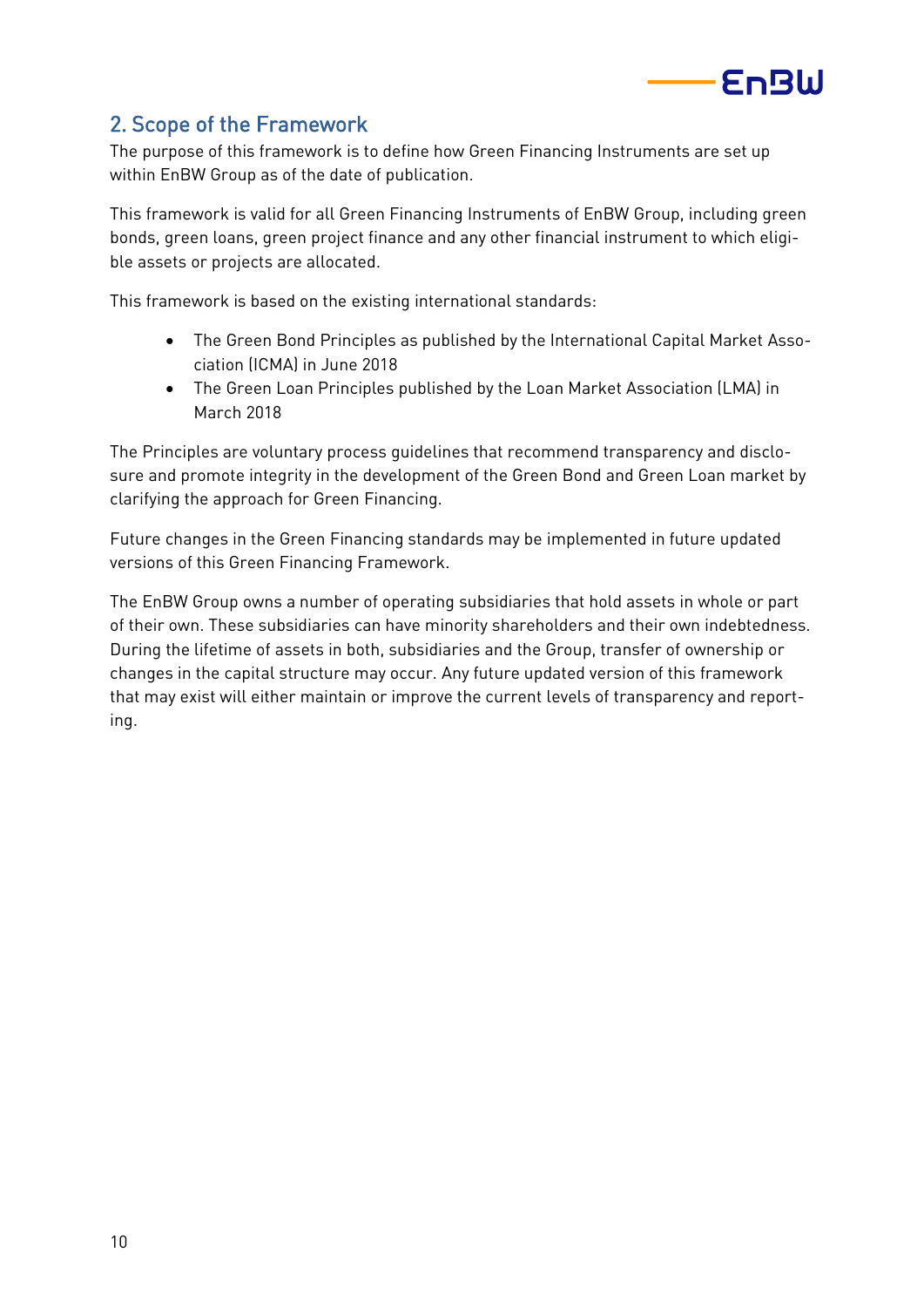

# <span id="page-10-0"></span>2.1 Use of Proceeds

The net proceeds of Green Financing instruments will be used to finance or refinance in whole or in part any Eligible Green Projects as defined below and may include new projects with disbursements after the issuance of the Green Financing instrument or existing projects with commercial operation starting not earlier than 36 months before the issuance date of the respective instrument. Disbursements to be financed include operating expenditures (Opex), capital expenditures (Capex), expenditures related to research and development as well as expenditures for acquisitions of eligible projects or assets.

Eligible Green Projects include projects or assets in the following eligible categories:

Renewable energy projects:

- onshore wind energy generation
- offshore wind energy generation
- solar (photovoltaic) energy generation

Energy efficiency projects

• smart meters

Clean transportation projects

• e-mobility infrastructure (charging stations)

### <span id="page-10-1"></span>2.2 Project evaluation and selection

In order to ensure a diligent project evaluation and selection process, EnBW has set up a two-step approach:

- The capex intensive growth projects of EnBW are aligned with EnBW's sustainability approach (as outlined under 1.1) as well as national and international environmental and social standards.
- To ensure eligibility for green financing, EnBW has set up a Green Financing Committee (the "Committee") with representatives from the corporate finance department, the corporate sustainability department, and on case by case basis, with representatives from business units. Projects to be allocated with proceeds from Green Financing can be submitted by the business units or be chosen by the Green Financing Committee directly. The final decision on the selection of Eligible Green Projects can only be taken unanimously.

The Committee is responsible for verifying compliance of all projects with the eligibility criteria (as per 2.1). Typical exclusion filters include but are not limited to material controversies, major concerns about impact on environment.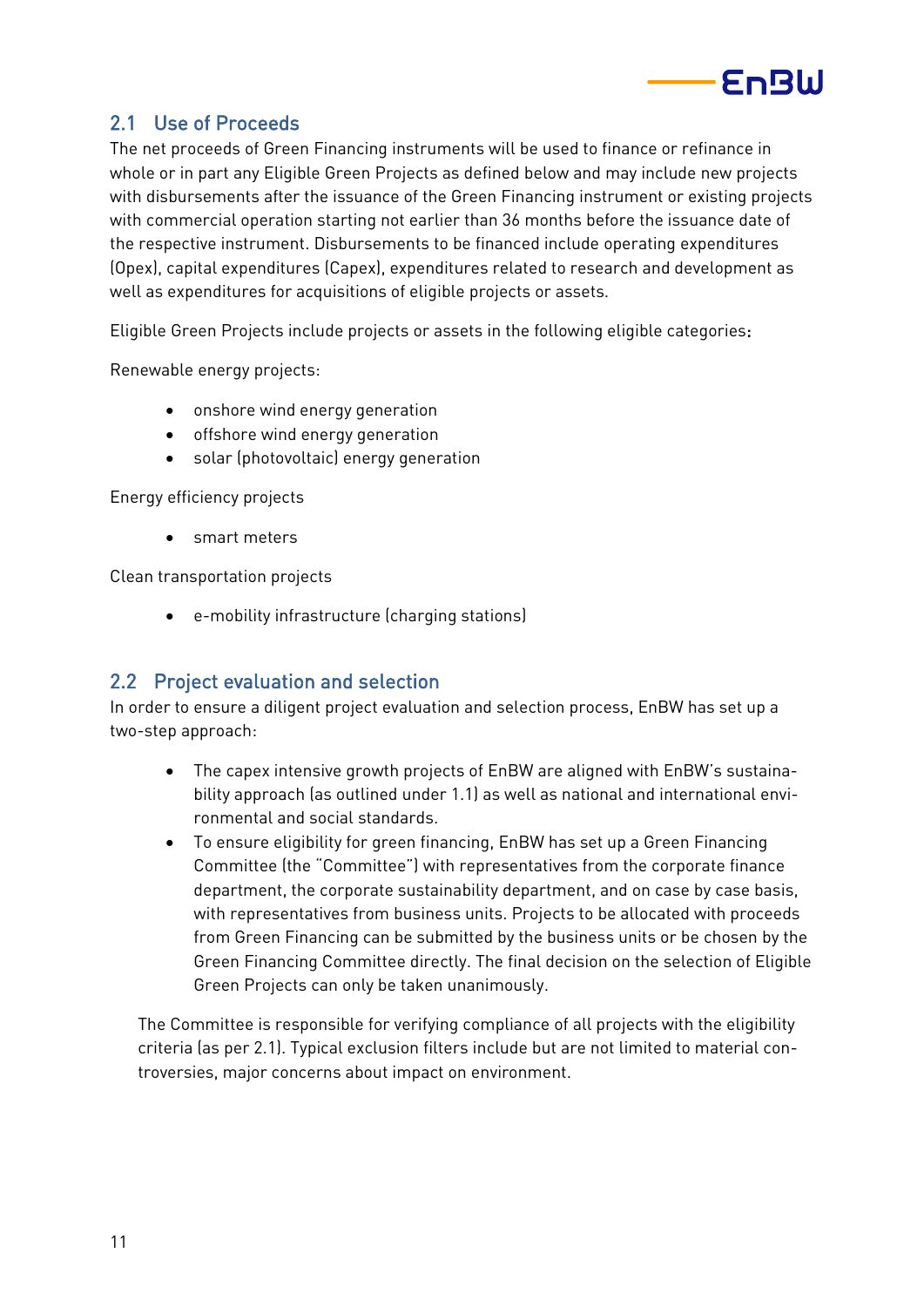

In addition, selection criteria have been defined for prioritising projects. It will be examined whether the projects contribute to the following criteria:

1. Non-financial key performance indicators and targets of EnBW:

- Expand renewable energies (RE) Installed output of RE in GW and the share of the generation capacity accounted for by RE in %;
- Climate protection CO2 intensity in g / kWh
- Customer proximity EnBW Customer Satisfaction Index
- Reputation Reputation Index

2. Relevant Sustainable Development Goals (SDGs) for EnBW:

- SDG 7: Ensure access to affordable, reliable, sustainable and modern energy
- SDG 9: Build resilient infrastructure, promote sustainable industrialisation and foster innovation
- SDG 11: Make cities and human settlements inclusive, safe, resilient and sustainable
- SDG 13: Take immediate action to combat climate change and its impacts.

3. Relevant GRI-topics and –disclosures for EnBW:

Chosen GRI-topics and -disclosures in combination with environmental and economic aspects (GRI 203, 304, 305) as well as issues related to the supply chain (GRI 414).

In addition to the eligibility criteria as per 2.1 the Green Financing Committee will select among the pool of eligible projects, the ones that contribute the most to the above indicators.

The Green Financing Committee will document the project assessment process.

In order to guarantee only the issuer's share of a project is financed, the maximum green financing proceeds to be allocated to a single eligible project are calculated as follows:

• (Total asset capex $3$  – external debt associated with the project) x percentage of EnBW Group's ownership

-

 $^{\rm 3}$  In case of eligible projects owned by subsidiaries having their own external debt, a pro-rata calculation will be conducted to get estimates of external debt associated to that project.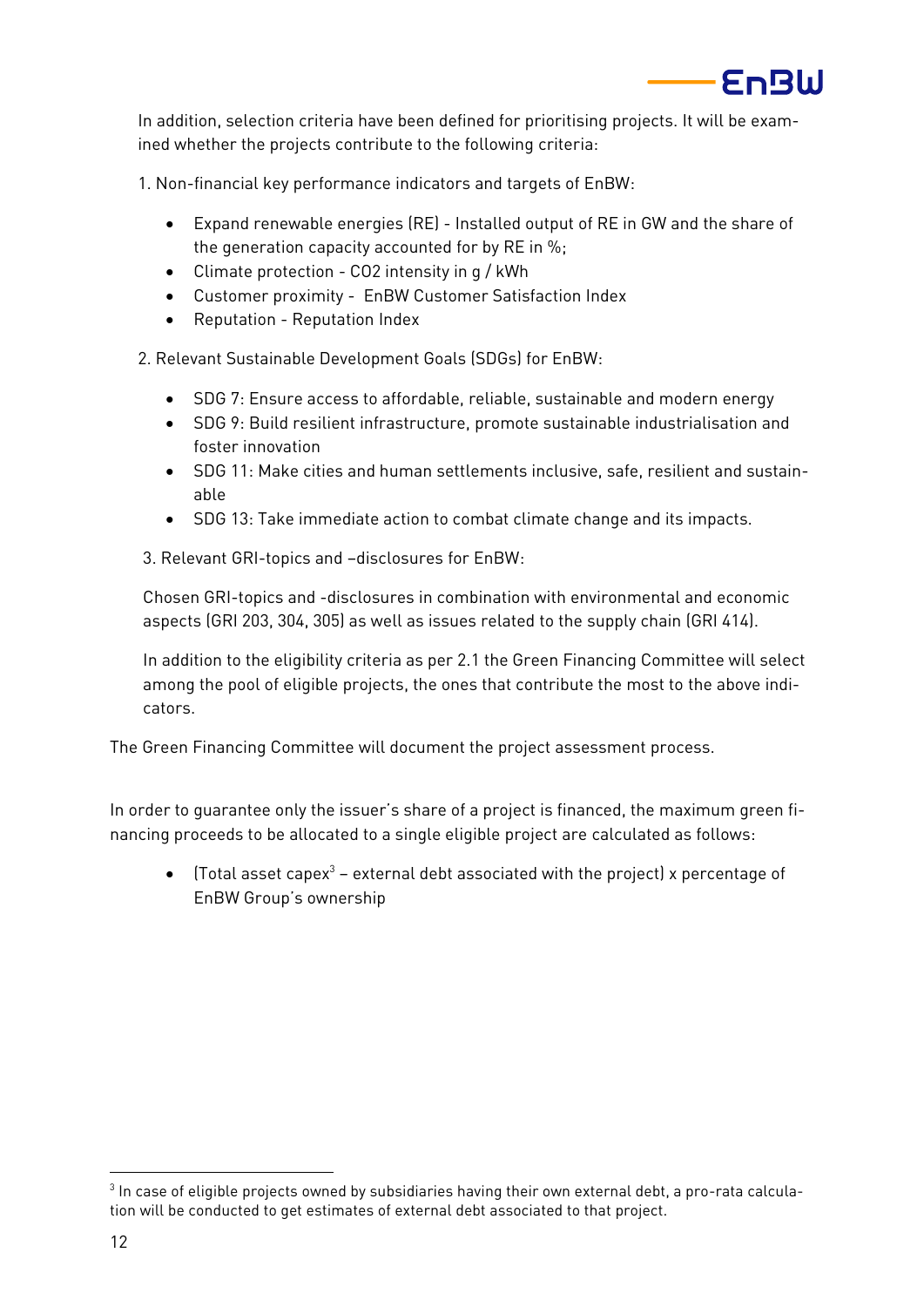

# <span id="page-12-0"></span>2.3 Management of Proceeds

EnBW has set up a register and has put internal systems in place to track the outstanding proceeds of Green Financing instruments internally. This allows for comprehensive monitoring of allocated and to be allocated amounts.

Prior to issuance of each Green Financing Instrument, EnBW will disclose which projects are to be refinanced, and to what extent proceeds are to finance future investments.

EnBW intends to fully allocate the proceeds within 24 months after the issuance date of each Green Financing instrument.

Until full allocation, the Green Financing Committee will approve at least semi-annually the amount of net proceeds that has been allocated to Eligible Green Projects.

Net proceeds of Green Financing instruments will be allocated in different ways:

- a) Refinancing of operational projects that qualify as Eligible Green Projects
- b) Investments into projects under development that qualify as Eligible Green Projects.
- c) Unallocated proceeds: Investments in any form of cash, bank deposit or other form of available current financial assets.

To ensure the maximum transparency and prevent double-counting, the following describes general guidelines on how allocation of funds is to be done:

- The proceeds of each of the Green Financing instruments can be allocated to one or several eligible green assets or projects within the EnBW Group. EnBW will ensure, through the implementation of a control system, that all proceeds and flows are tracked thoroughly inside EnBW to ensure transparency.
- In case the above stated prerequisite is not fulfilled due to changed conditions, such as changes in ownership or capital structure, EnBW is obliged to reallocate the resulting excess proceeds to other Eligible Green Projects. These changes would be tracked and included in reporting.
- In case a project or asset where proceeds of green financing have been allocated no longer meets the eligible criteria, EnBW is committed to re-allocate proceeds into alternative Eligible Green Projects.
- In case an asset with proceeds from green financing has reached the end of its lifetime and has been fully decommissioned proceeds will be re-allocated to other Eligible Green Projects. These changes would be tracked and included in reporting.
- In case a project with allocated proceeds has been stopped or abandoned, EnBW is committed to re-allocate the funds to other Eligible Green Projects. These changes would be tracked and included in reporting.

To facilitate the tracking process and to increase transparency and investor comfort, EnBW can select investments fully or largely disbursed when selecting Eligible Green Projects.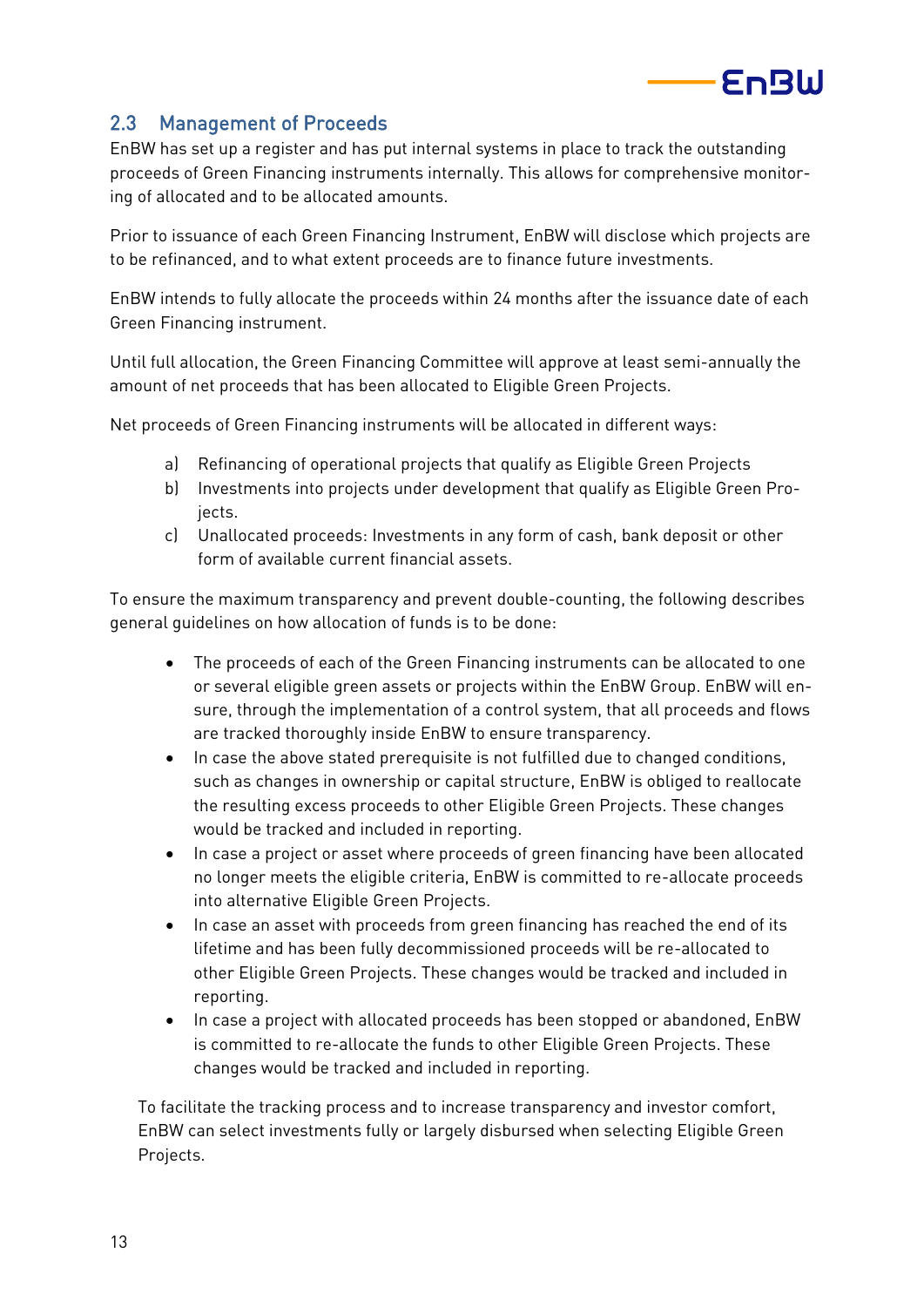

# <span id="page-13-0"></span>2.4 Reporting

Green Finance standards encourage reporting on both the use of Green Financing proceeds and the expected environmental impacts at least on an annual basis with the first reporting published within a year after the launch of the Green Financing instrument.

EnBW seeks to provide data on each Green Financing project on an individual basis but might also choose to aggregate certain classes of projects. EnBW is committed to report annually and publish a separate EnBW Green Bond Impact Report next to its regular Integrated Annual Report, and until the maturity date on:

### A) Use of the Green Financing proceeds

- a) List of projects with some individual information.
- b) Total funds allocation (with breakdown per type of project and breakdown of the allocation of proceeds between new financing and refinancing).
- c) The amount of unallocated proceeds

#### B) Benefits in terms of sustainability

The company will publish annually a set of reporting indicators to describe the achieved benefits in terms of sustainability. The type of indicators will depend on the type of asset or activity financed by the green instruments.

The charts on the following page include a description of the reporting indicators per asset category.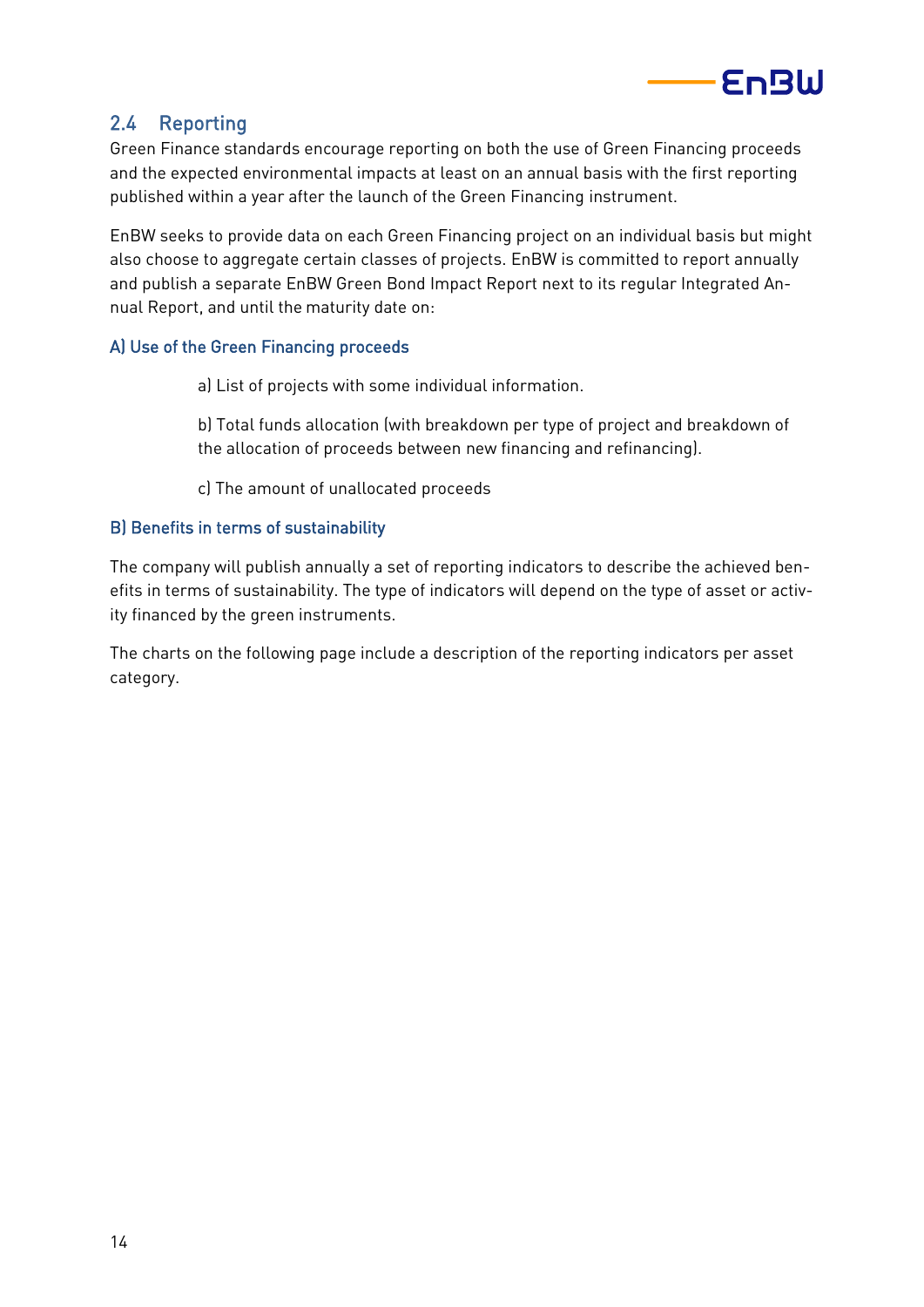

| <b>Type of Project</b> | <b>Benefits</b>       | <b>Reporting indicators</b>                          |
|------------------------|-----------------------|------------------------------------------------------|
| Renewable              | <b>Climate Change</b> | Per Project:                                         |
| energy pro-            | Mitigation (genera-   | - Name                                               |
| jects                  | tion)                 | - Type of project                                    |
|                        |                       | - Country                                            |
|                        |                       | - Installed capacity (MW) [attributable to the fi-   |
|                        |                       | nancing instrument]                                  |
|                        |                       |                                                      |
|                        |                       | For each category:                                   |
|                        |                       | - Invested capital attributable to the financing in- |
|                        |                       | strument                                             |
|                        |                       | - [Expected] Annual energy produced (MWh per         |
|                        |                       | year) attributable to the financing instrument       |
|                        |                       | - [Expected] Annual GHG emissions avoided            |
|                        |                       | (CO2 in t) attributable to the financing instrument  |

| <b>Type of Project</b>          | <b>Benefits</b>                                     | <b>Reporting indicators</b>                                                                                                                                                                           |
|---------------------------------|-----------------------------------------------------|-------------------------------------------------------------------------------------------------------------------------------------------------------------------------------------------------------|
| Energy effi-<br>ciency projects | Climate Change<br>mitigation/<br>Security of Supply | For each category:<br>- Type of project<br>- Country<br>- Physical indicator i.e. Smart meters (total and<br>attributable number)<br>- Invested capital attributable to the financing in-<br>strument |
|                                 |                                                     |                                                                                                                                                                                                       |

| <b>Type of Project</b>                  | <b>Benefits</b>              | <b>Reporting indicators</b>                                                                                                                                                                                                                                       |
|-----------------------------------------|------------------------------|-------------------------------------------------------------------------------------------------------------------------------------------------------------------------------------------------------------------------------------------------------------------|
| Clean trans-<br>portation pro-<br>jects | Climate Change<br>mitigation | For each category<br>- Type of project<br>- Country/location<br>- Physical indicator, i.e. number of charging sta-<br>tions, number of charging procedures (total and<br>attributable number)<br>- Invested capital attributable to the financing in-<br>strument |

Table 1: reporting indicators per asset category

Furthermore, EnBW intends to report with regard to qualitative impacts. For example:

- mitigation of negative impact (e.g. biodiversity, noise level)
- management of social aspects of projects (e.g. human rights impacts/ working and living conditions)